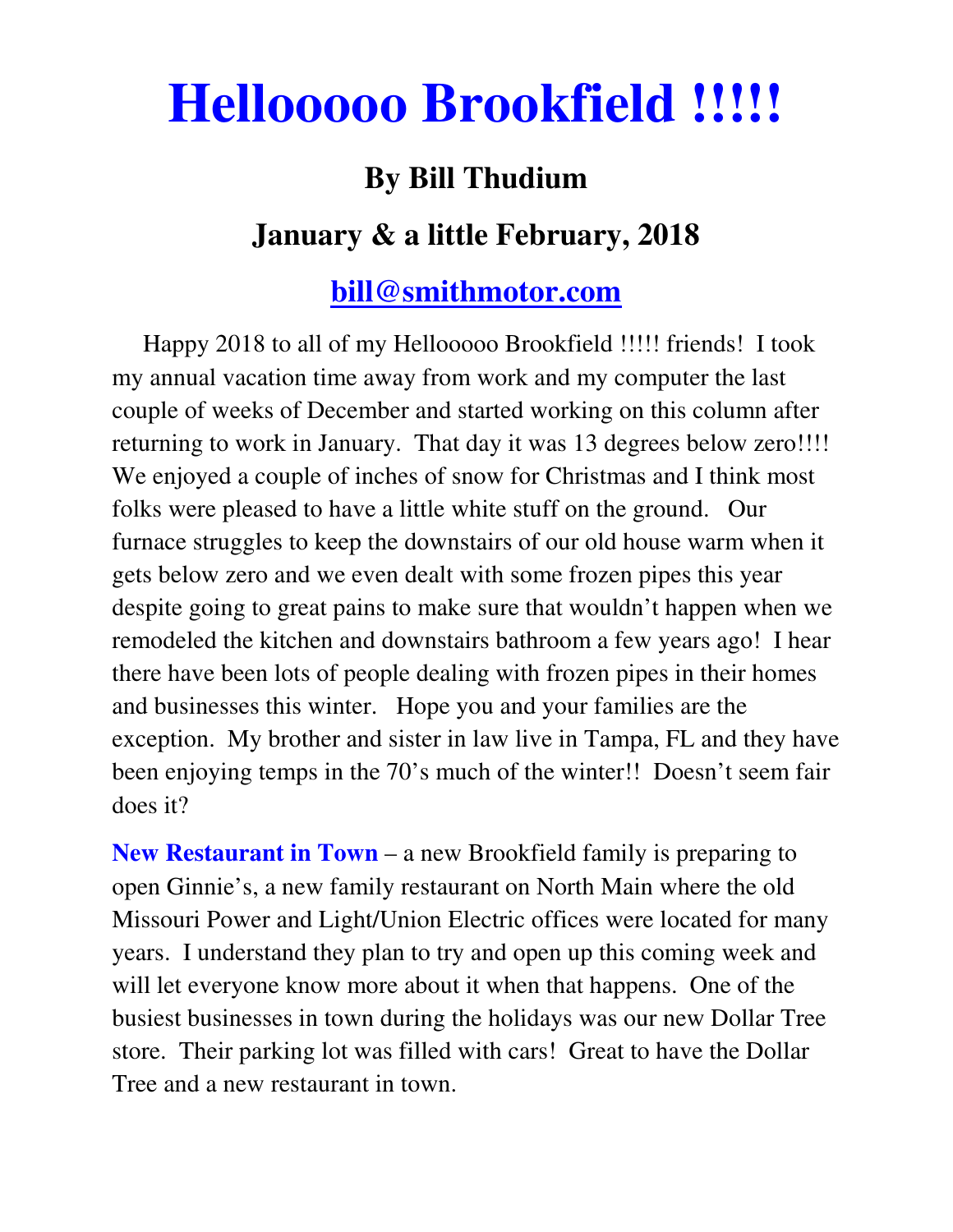**New Year/Old Memories** – The other day during a family gathering I was talking to some of the grandchildren about "the old days" when I was a kid and how technology has changed so drastically. Television and telephones have sure come a long way since then. Funny remembering back to party phones, calling an operator to give "her" the number you want called, rotary phones, push button phones, phone cords you could stretch from room to room, and finally wireless phones!

 My folks were always big TV fans and probably spent an inordinate amount of money on the very lastest things. That had something to do with living next door to Mr. Neff and his shop, Neff's Radio & TV. We had a monster Capehart blonde wooden black and white TV, you know one of those big consoles with doors that would close and cover up the screen. Of course we had to walk over to the TV to change channels and while you were there you also had to change the antenna. In the beginning we had "rabbit ears" that we had to move around by hand to get the best reception and later moved to a roof antenna & electronic rotor. You moved the rotor dial to a particular direction and then it would catch up by turning the outdoor antenna – the box made a funny noise as it clicked and moved (one of those noises you never forget). We only had three or four possible channel choices and some of them didn't come in very clear. A station in St Joe (Channel 2) seemed to be the best reception for us followed by three channels out of Kansas City. My goodness now we must have 200 plus channel options and I can talk to Alexa and tell her to change the channel for me or look for something I might like!!! Good Grief! The kids bought Alexa for me last year for Christmas and our Grandson Donavan programmed it so we can direct the TV thru "her". We can also get local weather, make a shopping list and get news from all over the world just by asking. I can only imagine what my folks would say if they were around to see this amazing technology!! I am astounded and they most assuredly would be completely blown away (but thrilled to death!).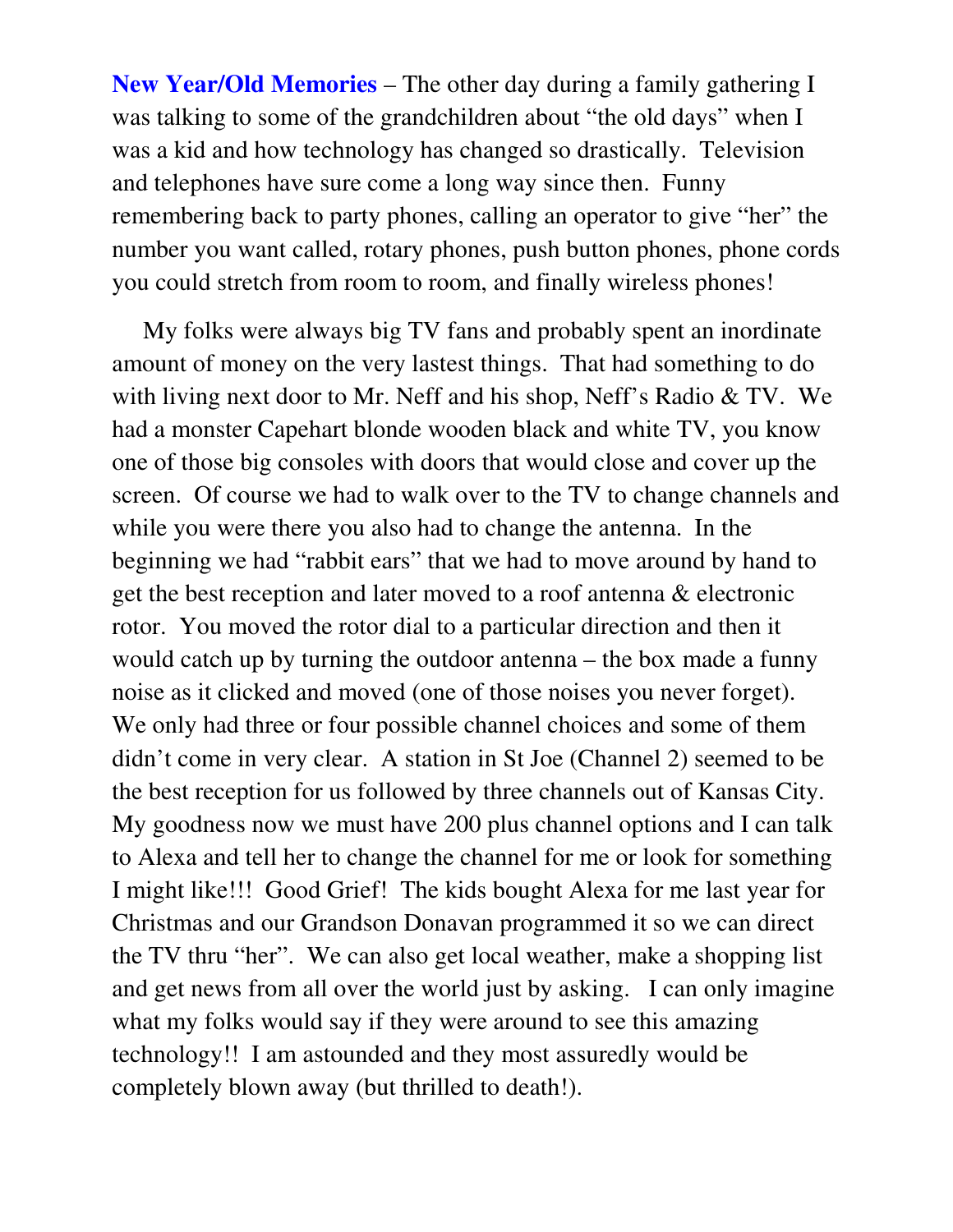**New Brookfield Truck Stop** – Casey's is currently constructing a small truck stop along Hwy. 36 where the previous West Lockling facility has been located before it was razed recently. The company purchased the old KFC building and quite a lot of extra land to the west of the old Casey's building to make room for the new facility. A new building is now in place and dirt work is well underway in preparation for the new parking lots and gas pumps.

**New Brookfield Welding School** – Owner/operator Eric Adams is preparing to open the Grand River Welding School in the old Howard's Grocery Store building on the SW corner or W. Brooks and N. Livingston. Workers have been preparing the inside for several weeks now and we expect to have more information soon. Not sure yet about particulars. No question our High School welding program in the Career Center has prepared a lot of kids to further their education and become certified welders the last several years. A lot of area kids have chosen to pursue this profession. The new School will obviously be a great enhancement to a program that is already flourishing in this community thru our Career Center and supportive efforts of Brookfield Fabricating Corp.

**KZBK 96.9 FM** – Recently, during the annual Macon Tournament, Jeff and Jim Elliott completed their 800<sup>th</sup> broadcast of Brookfield high school basketball games. No question this community and our school have been so fortunate over the years to have the super dedicated  $\&$ talented Elliott brothers as our game announcers. We thank them for their years of entertainment, and of course our thanks goes out to KZBK 96.9 FM for being so very supportive of Brookfield sports.

*Birthdays* –Feb 5<sup>th</sup>, Kingston Thudium, Feb. 7<sup>th</sup>, Jenny Thudium, Jonathan Beeler, Kyle Kaye, Gary Routledge, Trinity Allen, Angela Bailey, Ryan Huffman, Feb. 8<sup>th</sup>, Hazel Stone, Cindy Demarest Harrington, Karen Linebaugh Mason, John Sheerman, Betty Ponting, Matthew Much, Angela Smith, Debbie Kramer, Richard Gardner, Christine Newman, Ruth Daugherity, Feb. 9<sup>th</sup>, Kaley Woods, Haliey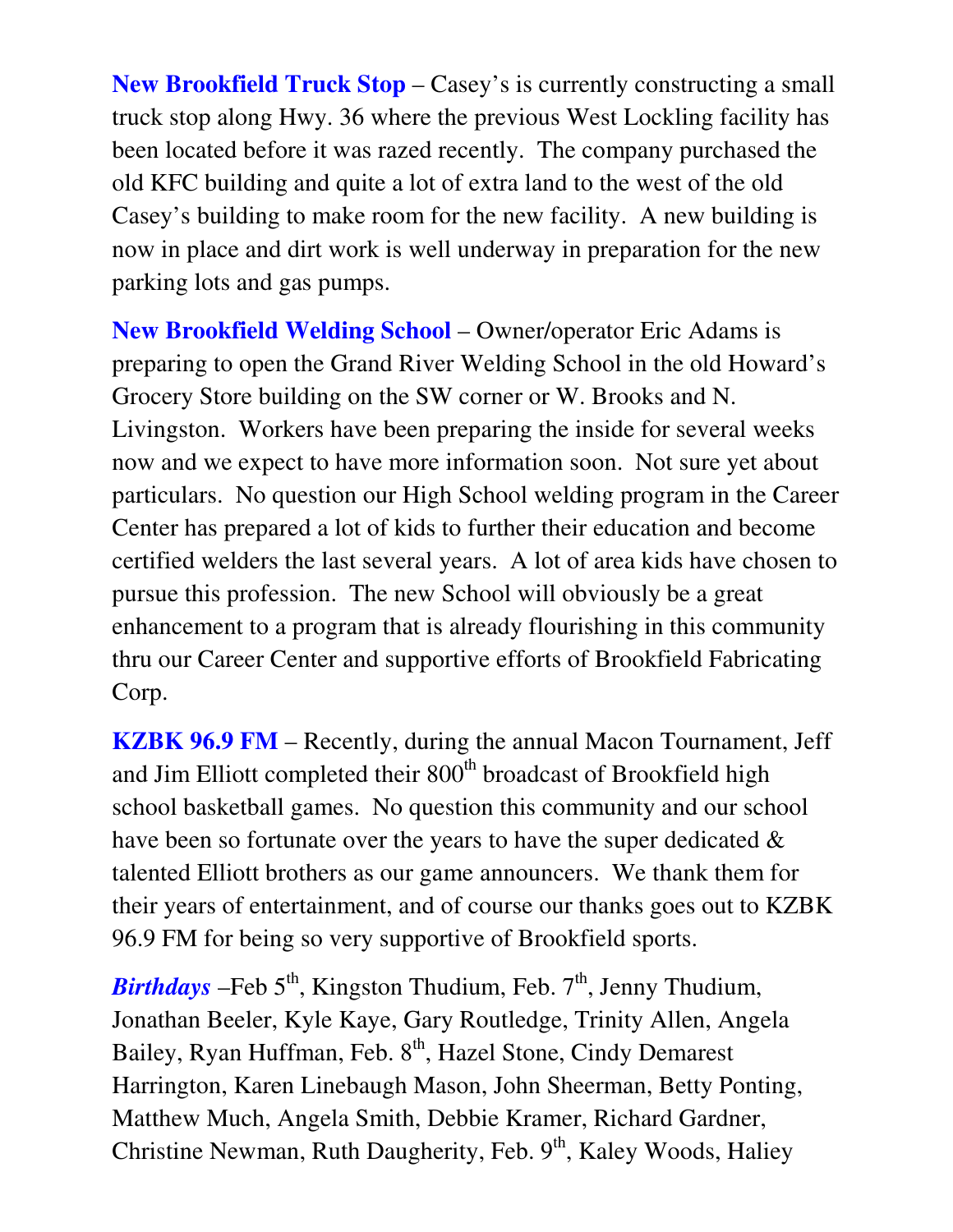Buckallew, Mark Cramer, Feb. 10<sup>th</sup>, Brooke Falconer, Maggie Pore, Kathy Faulkner, Gabbi Jo Johnson, Jack D. Chamberlin, Feb. 11<sup>th</sup>, Donna Jones Bohney, Sharon Gall, Luke Lambert, Kristy Moser, Haley Jeffers, Josh Lindsay, Bob (Toad) Morris, Feb. 12<sup>th</sup>, Scharlotte Liebhart, Kevin Muck, Andrew Muck, Jerry Kissick, Jr., Feb. 13<sup>th</sup>, Don Bohney, Andy Douglas, Feb. 14<sup>th</sup>, Galen Holloway, Sharon Phillips, Jacquelyn Beach, Brent Taylor, Kent Taylor, Sarah Walker, Connie Ponting, Timothy Lentz, Eugene Reigelsberger, Feb. 15<sup>th</sup>, Nicole Bohney, JD Wild, Duane Linscott, Laura Wilson, George Schere, Feb. 16<sup>th</sup>, Brian Harrington, Rob Leis, Jr., Coryn Stephenson, Feb. 17<sup>th</sup>, Michael Stahl, Manine Muck, Rachel Keller, Mike Douglas, Jordan Haley, Feb. 18<sup>th</sup>, Jerald Mundell, Paula Bailey, Jenna Stark, Ethel Huffman, Chamberlin Phillips, Feb. 19<sup>th</sup>, D.J. Robison, Jonathan Phillips, Wanda Daugherity, Feb. 20<sup>th</sup>, Martha Beach, Tanner Wallace, Bobbi Steen, Ronald Muck, Robyn Harris, Bob Guilford, Elizabeth Crawford, Feb. 21<sup>st</sup>, Doris Demarest, Jacob Morton, Donna Green, Mieah Chapman, Jenny Campbell, Max Admire, Janet Linebaugh, Feb. 22<sup>nd</sup>, Bruce Connor, Debbie Scott, Karen Krenzel, Cory Huffman, Feb. 23<sup>rd</sup>, Gracie Roberts, Chris Dowell, Donna Milligan, Tanner Sims, Jacob Haley, Leslie Lentz, Feb. 24<sup>th</sup>, Erica Salman, Rick Jenkins, Lane Hicks, Micah Mendenhall, Alex Moore, Frank Martin, Mike Muck, Jeremy Tripp, Rachel Potts, Donnie Robison, Kasie Lindsay, Feb. 25<sup>th</sup>, Todd Park, Lake Harmon, Linda Stark, Savannah Thompson, Freda Clark, Bridget Gillespie, Lane Thudium, Feb. 26<sup>th</sup>, Barbara Routledge, Marilyn Linscott, Jacinta Whitson, Douglas Griesbaum, Jessica Manning, Reid Foster, Feb. 27<sup>th</sup>, Adisyn Allen, Kelly Collins, Matthew Linscott, DW Norval, III., Tyler Griesbaum. Allen Hayes, Chelsey Manning, Feb. 28<sup>th</sup>, Shelby Lawless, Barb Jay, Joyce Epperly, Carole Bennett, Randy Hahn, Mar. 1<sup>st</sup>, Josh Davis, Rojean Falconer, Zachary Neal, Jerry Stone, Brenda Foster, Ruby Kime, Brian Ehrich, Jim VanSickle, Roxanne Lentz, Rosella Heller, Richard Carpenter, Aiden Jo Robinson, Mar.  $2<sup>nd</sup>$ , Jerry Falconer, Bethany White Ogle, Marty Stark, Joe Haley, Jim Dillard, Merle Steward, Lori Ervie, Carol Hedrick, Mar. 3rd, Tyler Bruce, Bill Copple,